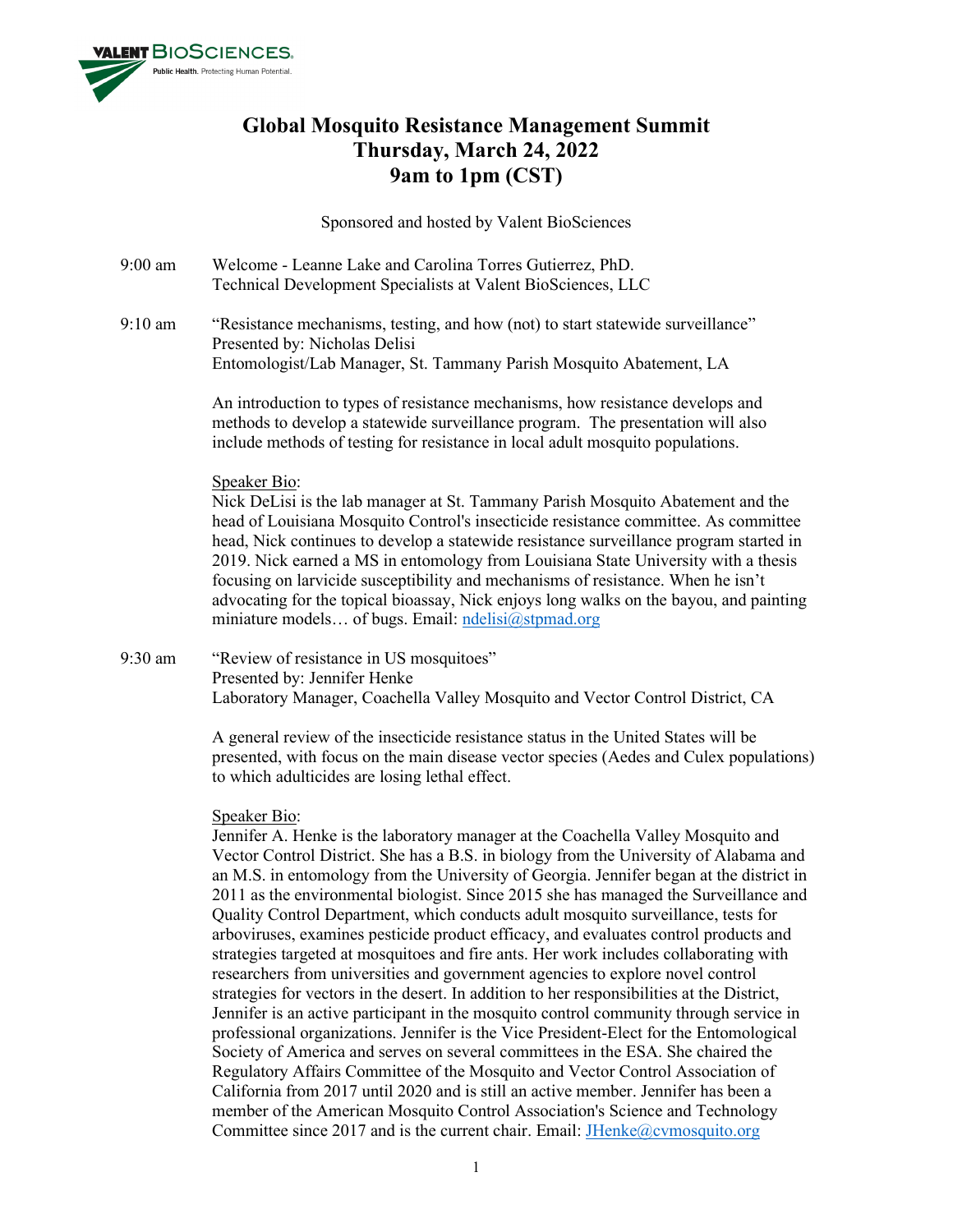9:50 am "Molecular drivers of insecticide resistance in malaria vectors" Presented by: Charles S. Wondji Welcome Trust Senior Research Fellow, Vector Biology Department, Liverpool School of Tropical Medicine Executive Director, Centre of Research in Infectious Diseases (CRID), LSTM Research Unit

> Malaria control relies on insecticide-based interventions such as insecticide-treated nets or indoor residual spraying. However, increasing resistance to main insecticides in malaria vectors threatens the continued success of these tools. To maximize the effectiveness of insecticide-based interventions, it is crucial to elucidate the genetic basis of resistance and establish its impact on malaria control.

> Recent studies have revealed a complex genomic evolution of resistance in malaria vectors in Africa which is likely to impact the efficacy of control tools. Target site resistance mechanisms notably knockdown resistance (kdr) markers are spreading extensively in *Anopheles gambiae* populations. There are extensive reports of metabolic resistance to insecticides in major malaria vectors such as *An. gambiae* and *An. funestus* with evidence that it is reducing the efficacy of pyrethroid-based interventions. Transcriptomic and genomic analyses have revealed that cytochrome P450 gene are playing a major role beside other genes including glutathione S-transferases. Whole genome sequencing has detected selective sweep footprints in mosquito populations associated with scale up of insecticide-treated nets. Furthermore, a complex evolution of metabolic resistance has selected evolutionary features including copy number variation (CNV) and structural variations. Moreover, DNA-based markers of metabolic resistance are being detected including in *An. funestus* and *An. gambiae*. These DNAbased markers are allowing to assess the resistance impact on the efficacy of insecticide-treated nets using experimental hut trials. Additionally, resistance impact is now evaluated on epidemiological parameters such as fitness cost and malaria transmission. Improvement in our understanding of molecular basis of resistance will undoubtedly implement suitable control interventions while improving resistance management strategies across Africa.

## Speaker Bio:

Charles Wondji is a professor of vector biology and genetics at the Liverpool School of Tropical medicine (LSTM) and Executive Director of the Centre for Research in Infectious Diseases (CRID) in Cameroon. His research aims at understanding the genetic basis of insecticide resistance in mosquitos' vectors of malaria or arboviruses by detecting molecular resistance markers using genomic/genetic tools and designing suitable molecular assays to track resistance in field populations to assess its impact on control interventions in Africa. He is sponsor of several research fellows across Africa (Welcome Trust, DELTA, PIIVEC). He is member of several research consortiums, of the WHO prequalification team (vector control) and of the external Scientific Advisory committee of IVCC. Email: [Charles.Wondji@lstmed.ac.uk](mailto:Charles.Wondji@lstmed.ac.uk) 

10:10 am Break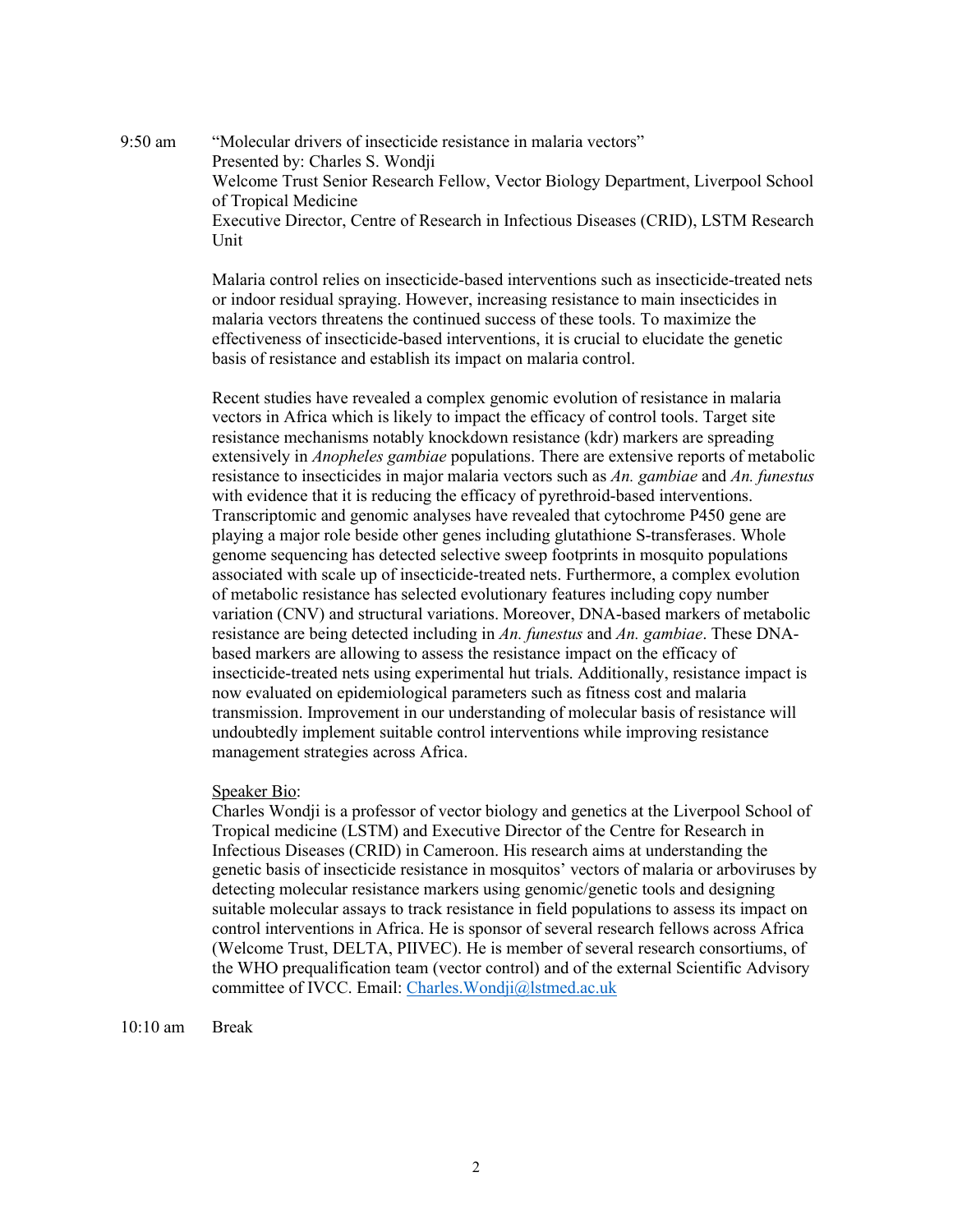10:20 am "Surveillance of insecticide resistance and operational research with *Aedes aegypti* in Mexico: the experience from Yucatan" Presented by: Gabriela González Olvera, PhD. Collaborative Unit for Entomological Bioassays, University of Yucatan, Mexico.

Description of operational research to control *Aedes aegypti* in Yucatan.

## Speaker Bio:

My professional interests include the characterization and understanding of insecticide resistance of disease vectors and the evaluation of vector control interventions, with emphasis on Aedes aegypti. I am responsible of the Laboratory for Entomological Bioassays and Insecticide Resistance Monitoring of the Collaborative Unit of Entomological Bioassays (UCBE-UADY) from the Autonomous University of Yucatan, currently under the process of Good Laboratory Practices (GLP) certification by the World Health Organization. UCBE-UADY is also the Unit of Bioassays of Yucatan (UIEB-Yucatán) through a cooperative agreement with the Ministry of Health of Yucatan, with support from the Ministry of Health of Mexico (CENAPRECE). At UCBE-UADY we regularly perform insecticide susceptibility bioassays and evaluate traditional/innovative insecticide molecules/formulations/delivery methods under laboratory, semi-field (experimental huts/houses) and field conditions to support the integrated Management of *Aedes aegypti*. Email: gabygzzo@gmail.com

10:40 am "Susceptibility Status of Insecticides Used for Mosquito Control in Asia" Presented by: Dr. Nazni Wasi Ahmad Ministry of Health Malaysia

> An explanation of the status of insecticide resistance in mosquito control throughout Asia.

## Speaker Bio:

Dr. Nazni Wasi Ahmad is a Senior Research Officer in the Ministry of Health. She started her career as a researcher in the Medical Entomology Unit, Institute for Medical Research (IMR), Malaysia. Her works in insecticide resistance against houseflies and mosquitoes, led her to develop the Rapid Insecticide Resistance Test Kit which is used in operational vector control programs. Nazni also has her skills in forensic entomology, and she developed the maggot debridement therapy which is used in modality for wound therapy in Malaysia. Currently she is involved in dengue research where she is the principal investigator for replacement strategy with Wolbachia infected Aedes, Sterile Insect Technique and autodissemination traps. To date, she has published 150 papers in local and international peer-reviewed journals and presented more than 230 papers in scientific meetings locally and internationally. She has 11 patents with several countries.

11:00 am "Life after insecticide resistance was detected" Presented by: Dina M. Fonseca Rutgers University Center for Vector Biology, New Jersey, USA Presentation

> Insecticide resistance (IR) in mosquitoes happens. I will provide an overview of case studies of IR to discuss what is known about the causes and prevalence of IR in US mosquitoes, especially in the NE US, and its operational impact especially known or predicted effects on public health. My aim is to create a framework for collaborative studies to address IR in NJ mosquitoes.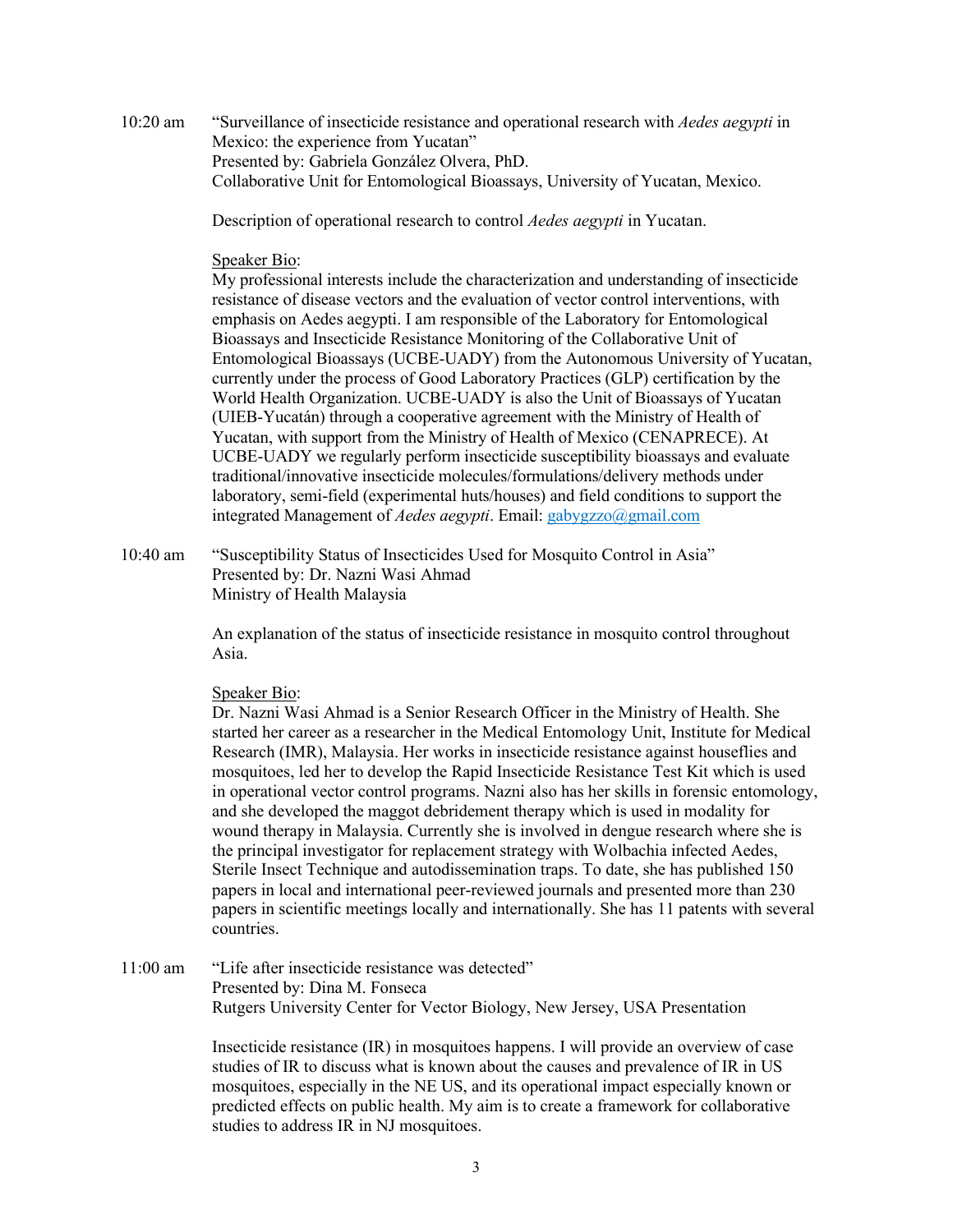#### Speaker Bio:

Tenured professor in the department of Entomology at Rutgers University School of Environmental and Biological Sciences and a member of the graduate programs in Entomology, Ecology and Evolution, Microbiology - [https://fonseca-lab.com.](https://urldefense.com/v3/__https:/fonseca-lab.com/__;!!BljAD5N0OmfQxSE!sb4wBMbhEDh3cdvvOr-RLoghvkN3uRU3mB4uwphJ3t2kAKnY-HbnU5g31KnhZqURT2zF8TSe$) Director of the Rutgers Center for Vector Biology - [https://vectorbio.rutgers.edu,](https://urldefense.com/v3/__https:/vectorbio.rutgers.edu/__;!!BljAD5N0OmfQxSE!sb4wBMbhEDh3cdvvOr-RLoghvkN3uRU3mB4uwphJ3t2kAKnY-HbnU5g31KnhZqURT6UfggJZ$) a program that provides accreditation, continuing education and broadly supports the extended Mosquito Control community. 26 years of experience in Medical and Veterinary Entomology. Recent focus as a member of the CDC funded Northeast Center of Excellence in Vector Borne Diseases, NEVBD [https://www.neregionalvectorcenter.com,](https://urldefense.com/v3/__https:/www.neregionalvectorcenter.com/__;!!BljAD5N0OmfQxSE!sb4wBMbhEDh3cdvvOr-RLoghvkN3uRU3mB4uwphJ3t2kAKnY-HbnU5g31KnhZqURT7HMcP37$) on the development and field-testing of enhanced approaches to detect, prevent and manage the spread of insecticide resistance. Founding member of the Worldwide Insecticide resistance Network - [https://win](https://urldefense.com/v3/__https:/win-network.ird.fr/__;!!BljAD5N0OmfQxSE!sb4wBMbhEDh3cdvvOr-RLoghvkN3uRU3mB4uwphJ3t2kAKnY-HbnU5g31KnhZqURT2pIgVcN$)[network.ird.fr.](https://urldefense.com/v3/__https:/win-network.ird.fr/__;!!BljAD5N0OmfQxSE!sb4wBMbhEDh3cdvvOr-RLoghvkN3uRU3mB4uwphJ3t2kAKnY-HbnU5g31KnhZqURT2pIgVcN$) Has published ~100 peer-reviewed articles related to mosquitoes and ticks and an additional 20 peer-reviewed articles on other entomological and ecological fields. h-index = 45;  $\sim$ 7200 citations. Email: [dina.fonseca@rutgers.edu](mailto:dina.fonseca@rutgers.edu)

#### 11:20 am Break

11:30 am "If every problem is unique, can the answer be the same?" Presented by: Janet McAllister, PhD Medical Entomologist, Arboviral Diseases Branch of the Division of Vector-Borne Diseases

> Insecticide resistance (IR) was discovered shortly after the first synthetic chemicals were developed necessitating the need for management of IR. Three theories were developed to accomplish IR management that have not changed much in the interceding 75 years. How these theories fit into modern vector control programs given the current environment of treatment limitations will be discussed. Filling in gaps in our knowledge and strategies or questions to guide actions requires testing for IR and following through with evaluation of how local populations change in response to control changes.

#### Speaker Bio:

Janet McAllister is a Board-Certified Medical Entomologist. She received her undergraduate and master's degrees from LSU. Her PhD in Entomology is from the University of Arkansas. She currently works at the Centers of Disease Control in Ft. Collins CO where she is a Research Entomologist with the Division of Vector-Borne Infectious Diseases. Dr. McAllister conducts field and laboratory research on vector control and insecticide resistance in important vectors of arboviruses. Current projects focus on evaluating how larvicide applications using trucks and aircraft effect populations of mosquitoes that use small containers in the urban environment. In addition, Dr. McAllister serves as the subject matter expert and point of contact for vector control after disasters, deploying to Louisiana, Texas and US Virgin Islands in response to Hurricanes Katrina, Harvey and Maria. Dr. McAllister also served as vector control team lead for the CDC Zika virus response and numerous West Nile Virus outbreaks. Dr. McAllister is active in the American Mosquito Control Association and Entomological Society of America. She has served as the President of the American Mosquito Control Association, West Central Mosquito and Vector Control Association, and Louisiana Mosquito Control Association. Email:  $\frac{\partial \phi}{\partial c}$  Eq. 200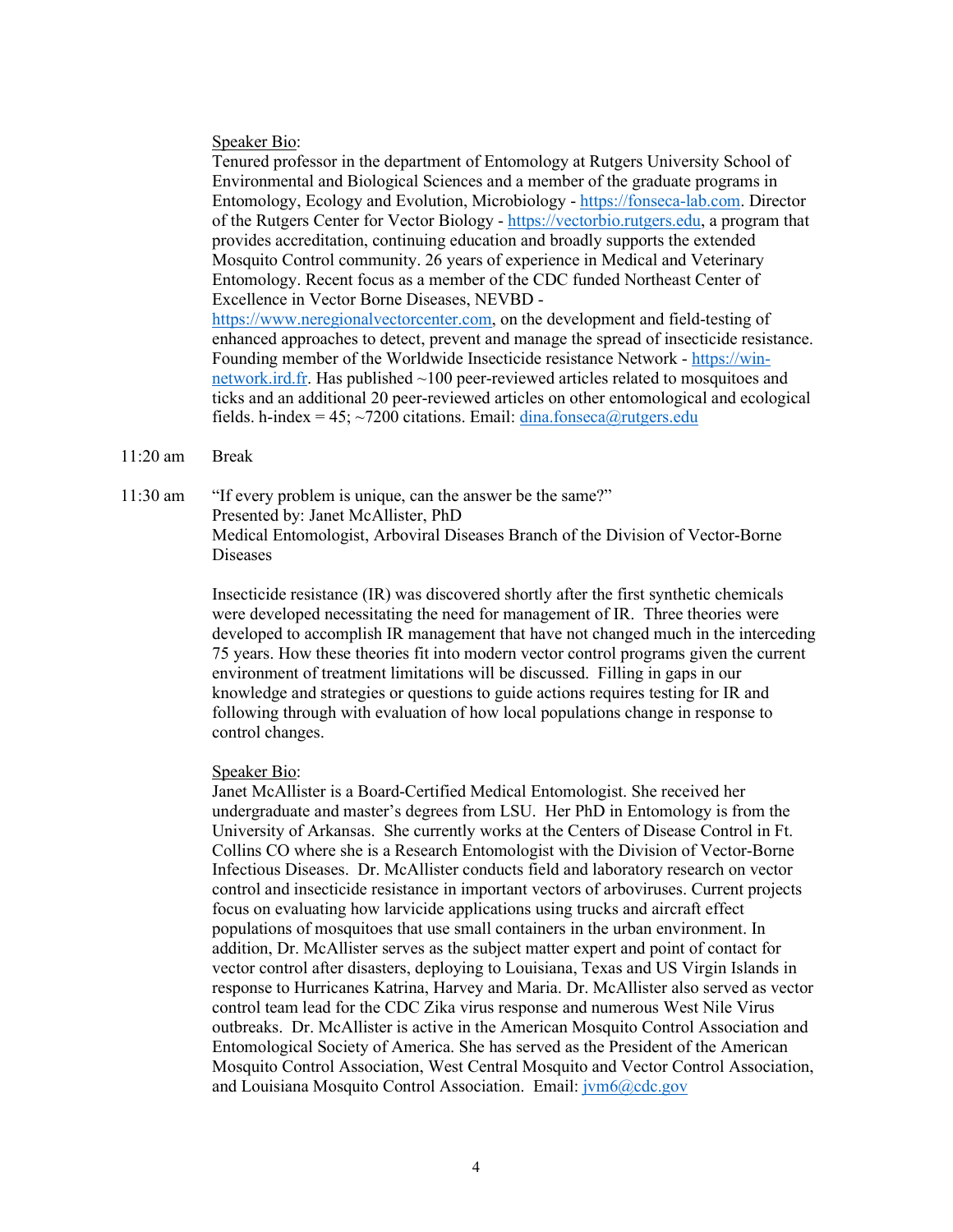11:50 am "Transient tolerance to pyrethroids in gravid mosquitoes: Implications for viral transmission and ULV control" Presented by: Mark Clifton, PhD Northshore Mosquito Abatement District, IL

> Mosquito tolerance to pesticides is a complex multi-layered phenomenon with genetic, molecular, metabolic, physiological, and even physical mechanisms working together to produce a "resistant" phenotype. Vector *Culex pipiens* mosquitoes in the Chicago, Illinois region routinely demonstrate high levels of tolerance to pyrethroid control materials. Surveys utilizing the CDC bottle Bioassay were conducted in 2018, 2019 and 2020 and demonstrated geographically and temporally widespread resistance to sumithrin, permethrin and to a lesser extent, malathion. Operational field trials in 2020 with natural *Culex* spp. mosquito populations and caged field trials in 2021, further corroborated a lack of susceptibility to ground based ULV methodologies. These studies also demonstrated a unique pattern of tolerance to pyrethroid materials based on the gonotrophic state of vector mosquitoes. The various components of pesticide tolerance observed have important implications for viral transmission and operational methods of ULV-based mosquito control.

#### Speaker Bio:

Mark Clifton is the Executive Director of the North Shore Mosquito Abatement District outside of Chicago, Illinois. He earned his B.S. in Biology from Eastern Connecticut State University and his Ph.D. from Florida International University where he studied the reproductive endocrinology of the yellow fever mosquito *Aedes aegypti*. Currently, Mark serves as the North Central Regional Director for the American Mosquito Control Association. Email: [mclifton@nsmad.com](mailto:mclifton@nsmad.com)

12:10 pm "Insecticide resistance status and management in Collier County, Florida" Presented by: Keira Lucas, PhD Deputy Executive Director, Collier Mosquito Control District, FL

> The Collier Mosquito Control District historically performed mosquito control through aerial application of organophosphate-based adulticides. In 2018, the District dramatically increased usage of pyrethroid-based adulticides and, at the same time, identified pyrethroid resistance in two disease vector species, *Aedes aegypti* and *Culex quinquefasciatus*. The District also began to see resistance and developing resistance to the organophosphate, naled, in *Aedes aegypti*. This new knowledge represented a challenge for reducing disease vector populations and while reducing organophosphatebased adulticide usage in the District. This presentation covers the insecticide resistance status of Collier's disease vector species, identification of *kdr* and metabolic resistance and the integrated management tools used to combat resistance in Collier County Florida.

### Speaker Bio:

Bio: Keira Lucas is the Deputy Executive Director at the Collier Mosquito Control District headquartered in Naples FL. Dr. Lucas earned her B.S. in Molecular, Cellular and Developmental Biology at California State University, Fresno, and her Ph.D. in Genetics, Genomics and Bioinformatics at University of California, Riverside. Her dissertation research focused on the molecular and hormonal regulators of mosquito reproduction for species-specific mosquito control. Dr. Lucas is active in the American Mosquito Control Association and Florida Mosquito Control Association. She currently serves as Subject Editor for Pesticide Efficacy/Evaluation for the Journal of the American